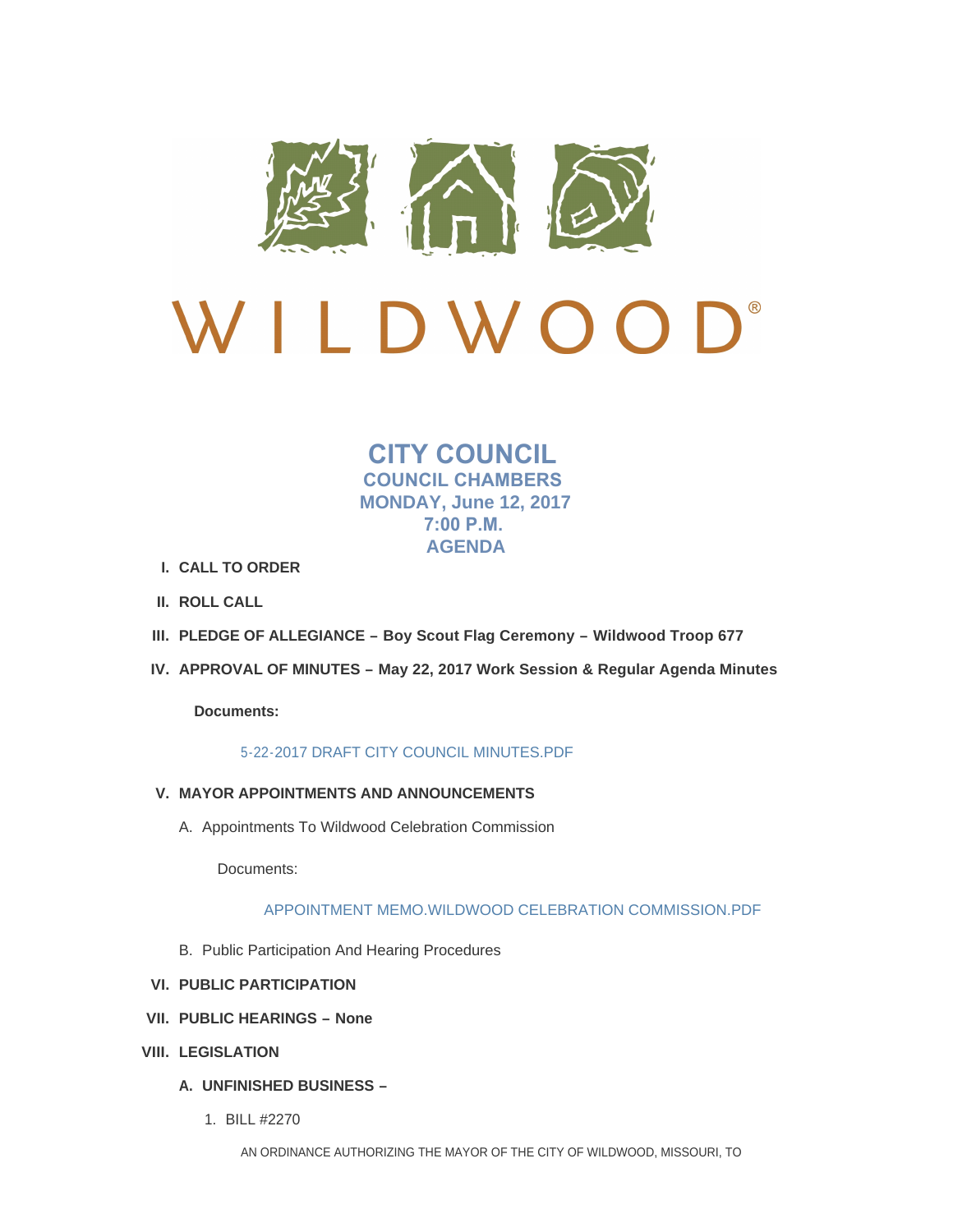NEGOTIATE AND EXECUTE A CONTRACT ON BEHALF OF THE CITY OF WILDWOOD WITH N. B. WEST CONTRACTING FOR THE RESURFACING OF VARIOUS PUBLIC STREETS WITHIN THE CITY OF WILDWOOD, INCLUDING TRAFFIC CONTROL AND OTHER INCIDENTAL ITEMS AS SHOWN ON THE CONSTRUCTION DRAWINGS AND SPECIFICATIONS. *Recommended by the Administration and Public Works Committee* (Second Reading) (Wards – One, Three, and Eight)

Direct Budgetary Impact: \$275,000.00

Documents:

#### [BILL 2270.PDF](http://www.cityofwildwood.com/AgendaCenter/ViewFile/Item/11082?fileID=15614)

BILL #2271 2.

AN ORDINANCE AUTHORIZING THE MAYOR OF THE CITY OF WILDWOOD, MISSOURI, TO EXECUTE A CONTRACT ON BEHALF OF THE CITY OF WILDWOOD WITH DONELSON CONSTRUCTION FOR THE RESURFACING OF VARIOUS PUBLIC STREETS WITHIN THE CITY OF WILDWOOD, INCLUDING TRAFFIC CONTROL AND OTHER INCIDENTAL ITEMS AS SHOWN ON THE CONSTRUCTION DRAWINGS AND SPECIFICATIONS. *Recommended by the Administration and Public Works Committee* (Second Reading) (Ward – Six)

Direct Budgetary Impact: \$165,000.00

Documents:

[BILL 2271.PDF](http://www.cityofwildwood.com/AgendaCenter/ViewFile/Item/11083?fileID=15615)

- **NEW BUSINESS – B.**
	- BILL #2272 1.

AN ORDINANCE AUTHORIZING THE MAYOR OF THE CITY OF WILDWOOD, MISSOURI, TO EXECUTE CERTAIN AGREEMENTS AND DOCUMENTS IN ORDER TO PROCEED WITH OBTAINING FEDERAL FUNDING FOR THE ACQUISITION AND DEMOLITION OF THE RESIDENTIAL PROPERTY LOCATED AT 212 VALLEY DRIVE UNDER THE FLOOD MITIGATION ASSISTANCE GRANT PROGRAM. *Recommended by the Administration and Public Works Committee* (First Reading) (Ward – Six) **Direct Budgetary** Direct Budgetary Impact: \$11,940.00

Documents:

#### [BILL 2272.PDF](http://www.cityofwildwood.com/AgendaCenter/ViewFile/Item/11085?fileID=15616)

BILL #2273 2.

AN ORDINANCE BY THE CITY COUNCIL OF THE CITY OF WILDWOOD, MISSOURI APPROVING A RECORD PLAT, TRUST INDENTURE, GENERAL WARRANTY DEED, AND DEPOSIT AGREEMENT, WITH ASSOCIATED LETTERS OF CREDIT, FOR THE "*MAIN STREET CROSSING*" SUBDIVISION; A 16.8-ACRE AREA OF THE OVERALL TWENTY-EIGHT (28) ACRE DEVELOPMENT, CONTAINING THIRTY-FIVE (35) LOTS, THAT IS LOCATED IN THE WEST HALF OF THE SOUTHWEST QUARTER OF SECTION 1 AND THE EAST HALF OF THE SOUTHEAST QUARTER OF SECTION 2, TOWNSHIP 44 NORTH, RANGE 3 EAST, CITY OF WILDWOOD, ST. LOUIS COUNTY, MISSOURI; BEING MORE SPECIFICALLY SITUATED NORTH OF MANCHESTER ROAD, WEST OF EATHERTON ROAD, TO BE KNOWN AS "*MAIN STREET CROSSING - PLAT ONE*." *Recommended by the Department of Planning and Parks* (First Reading) (Ward – Eight)

#### Direct Budgetary Impact: None

Documents:

[BILL 2273.PDF](http://www.cityofwildwood.com/AgendaCenter/ViewFile/Item/11086?fileID=15617)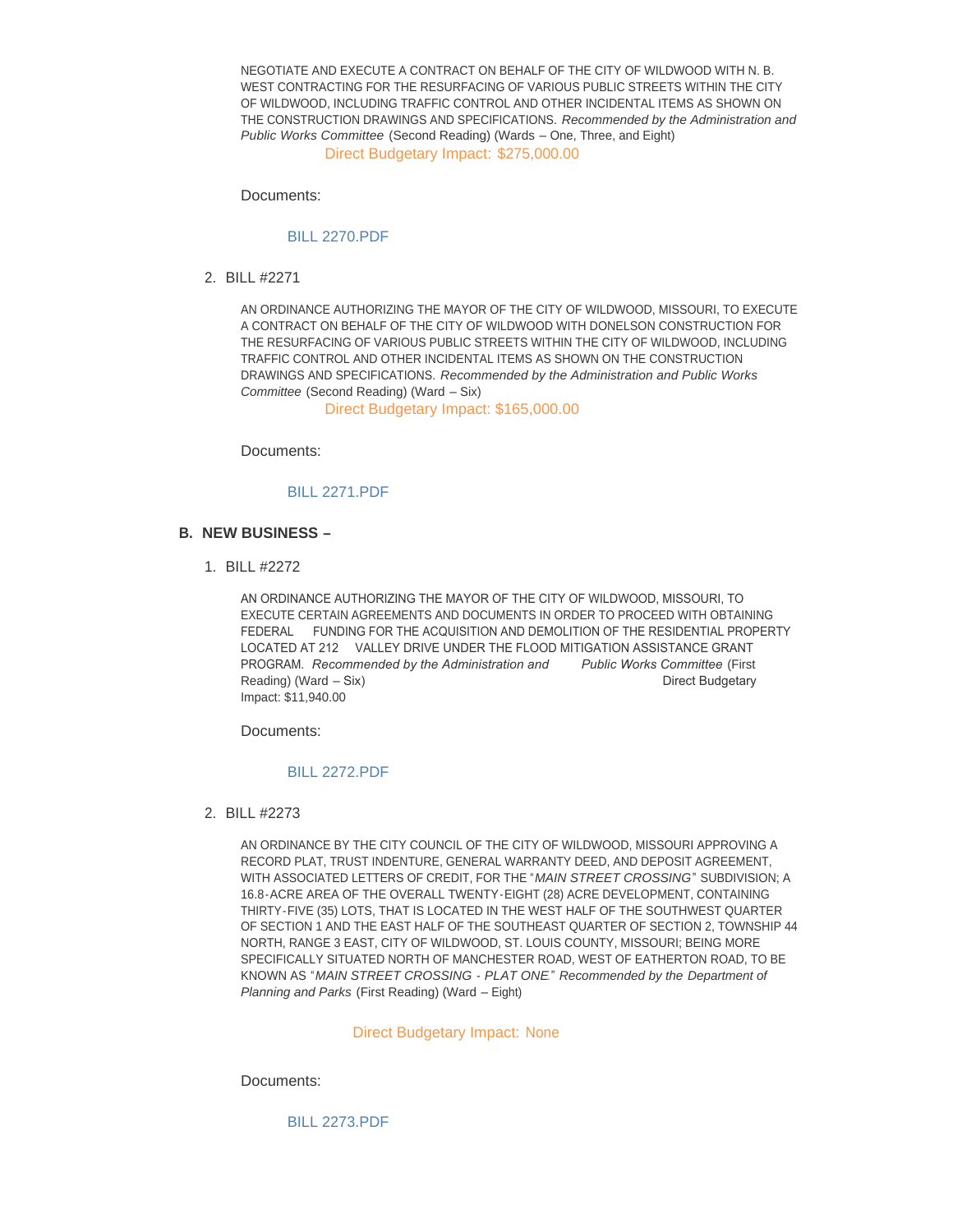BILL #2274 3.

AN ORDINANCE BY THE CITY COUNCIL OF THE CITY OF WILDWOOD AUTHORIZING THE RESUBDIVISION OF A TEN (10) ACRE TRACT OF LAND, BEING THE WEST PART OF LOT 7 OF THE RIVER BEND SUBDIVISION [PLAT BOOK 57, PAGE 24], AND LOCATED IN SECTION 25, TOWNSHIP 44 NORTH, RANGE 3 EAST, CITY OF WILDWOOD, ST. LOUIS COUNTY, MISSOURI; AND, MORE SPECIFICALLY, SITUATED BETWEEN STATE ROUTE 109 AND THORNHILL DRIVE, SOUTH OF PERSIMMON LANE, FOR THE PURPOSES OF CREATING TWO (2) PARCELS OF GROUND, HEREAFTER TO BE KNOWN AS LOTS 7-A AND 7-B OF RIVER BEND SUBDIVISION. *Recommended by the Department of Planning and Parks* (First Reading) (Ward – Six)

#### Direct Budgetary Impact: None

Documents:

#### [BILL 2274.PDF](http://www.cityofwildwood.com/AgendaCenter/ViewFile/Item/11087?fileID=15618)

BILL #2275 4.

AN ORDINANCE BY THE CITY COUNCIL OF THE CITY OF WILDWOOD APPROVING THE ADJUSTMENT OF CERTAIN COMMON BOUNDARY LINES BETWEEN TWO (2) EXISTING PARCELS OF GROUND, KNOWN AS LOT 2 OF THE CORNET TRACT [PLAT BOOK 162, PAGE 79] AND A TRACT OF LAND THAT IS PART OF THE SOUTH HALF OF THE NORTHWEST QUARTER OF SECTION 24, TOWNSHIP 45 NORTH, RANGE 3 EAST, CITY OF WILDWOOD, ST. LOUIS COUNTY, MISSOURI, AND, MORE SPECIFICALLY, SITUATED SOUTH OF ORRVILLE ROAD, WEST OF CHRISTMAS VALLEY DRIVE, FOR THE PURPOSES OF TRANSFERRING APPROXIMATELY TWO (2) ACRES BETWEEN THE SUBJECT PROPERTIES. *Recommended by the Department of Planning and Parks* (First Reading) (Ward – Two)

Direct Budgetary Impact: None

Documents:

#### [BILL 2275.PDF](http://www.cityofwildwood.com/AgendaCenter/ViewFile/Item/11088?fileID=15619)

BILL #2276 5.

AN ORDINANCE AUTHORIZING A CONTRACT WITH OATES ASSOCIATES FOR PHASE III DESIGN, ENGINEERING AND BID PREPARATION FOR COMMUNITY PARK. *Recommended by the Planning and Parks Committee* (First Reading) (Ward – One)

Direct Budgetary Impact: \$136,000.00

Documents:

#### [BILL 2276.PDF](http://www.cityofwildwood.com/AgendaCenter/ViewFile/Item/11089?fileID=15633)

#### **RESOLUTIONS – C.**

1. Resolution 2017-17

Documents:

### [RESOLUTION 2017-17.PDF](http://www.cityofwildwood.com/AgendaCenter/ViewFile/Item/11152?fileID=15812)

#### **IX. OTHER**

A. Receive And File: Withdraw Request Of The Arbors Of Wildwood - McBride And Sons (Ward – One)